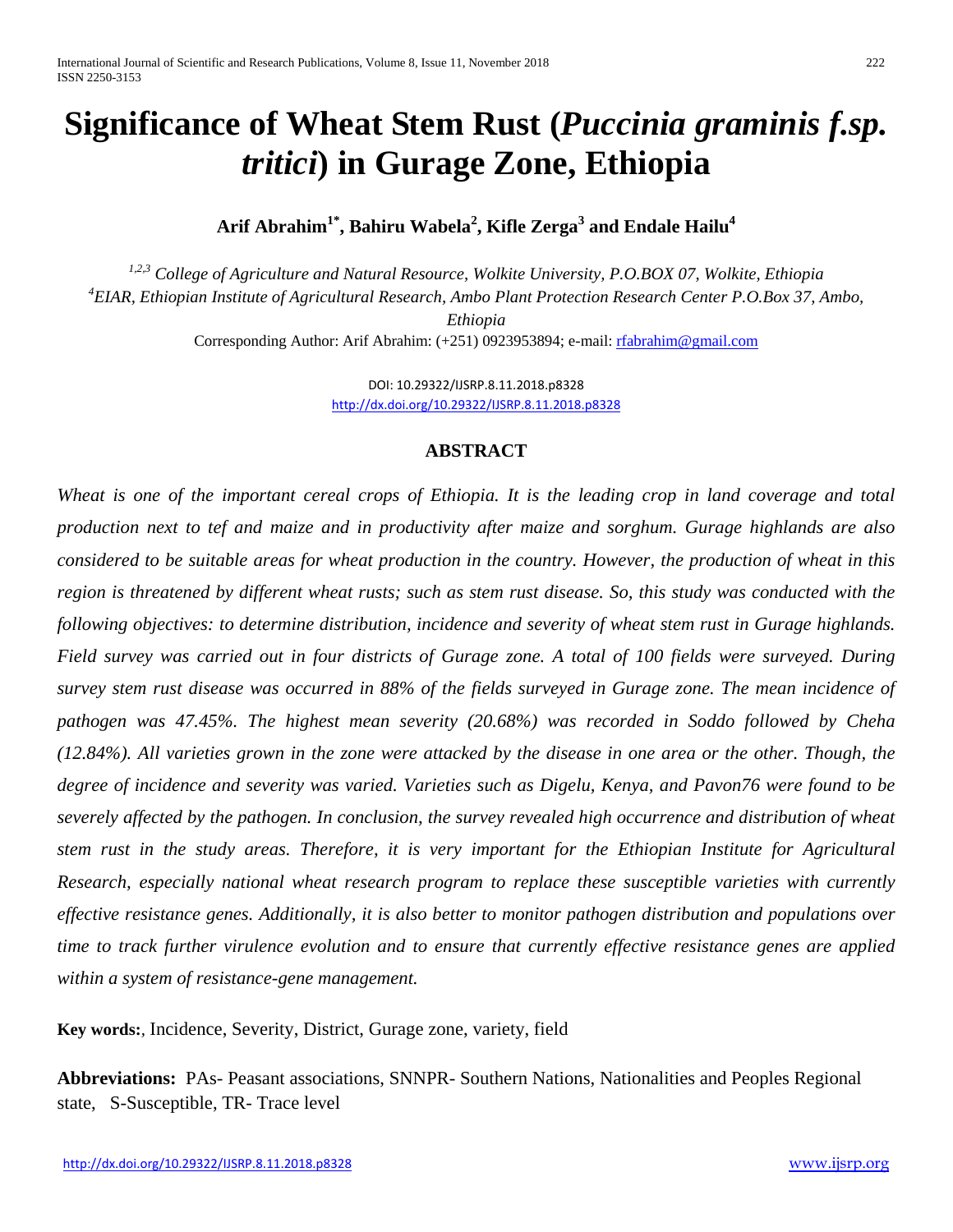#### **INTRODUCTION**

Wheat is an important cereal crop in Ethiopia that is widely cultivated in a wide range of altitude (Hailu, 1991). According to (CSA, 2004; CIMMYT, 2005) about 36% of the Ethiopian populations are relied on wheat for their food consumption. The area under wheat production is estimated to be about 1.4 million hectares, which makes the country the largest wheat producer in Sub-Saharan Africa (Hailu, 1991; CSA, 2004). Wheat ranks third in area coverage and total production after tef and maize. The Ethiopian national average yield of wheat is about 1.4 t/ha (CSA, 2004), which is by far below the world's average yield of 2.5 t/ha (Curtis, 2002). There were different types of biotic and abiotic factors responsible for this low yield. Cultivation of unimproved low yielding varieties, in sufficient and erratic rainfall, poor agronomic practices, diseases and insect pests are among the most important constraints to wheat production in Ethiopia (Hailu, 1991; Dereje & Yaynu, 2000). Cereal rusts are the most destructive diseases of wheat worldwide (Shaw, 1963; Haldore *et al*., 1982).

Stem rust caused by the fungus *Puccinia graminis* f. sp. *tritici* Eriks. and E. Henn, has been the most devastating of all wheat diseases under favorable conditions. This disease is also known as black rust of wheat due to the abundant production of shiny black teliospores that form at the end of the season or with unfavorable conditions (Singh *et al*., 2002). Under favorable environmental conditions, stem rust can cause yield losses of up to 100% in susceptible wheat varieties (Roelfs, 1985b). The yield loss due to this disease is usually greatest when the disease becomes severe before the grain is completely formed, but yield losses are generally influenced by the resistance level of the cultivar grown, the weather conditions and the onset of the disease (Luig, 1985; Roelfs, 1985a). In Ethiopia, yield losses due to stem rust have been reported to be in the range of 61-100% depending on the susceptibility of the variety and environmental conditions (Eshetu, 1985; Shank, 1994).

In Ethiopia wheat is produced in many regions of the country. Oromia, Amhara, SNNP and Tigray are the major wheat producing regions in the country with area coverage of 875641.45, 529609.63, 137294.72 and 108865.39 ha respectively. In Gurage Zone 47,259 farmers were involved with un estimated area coverage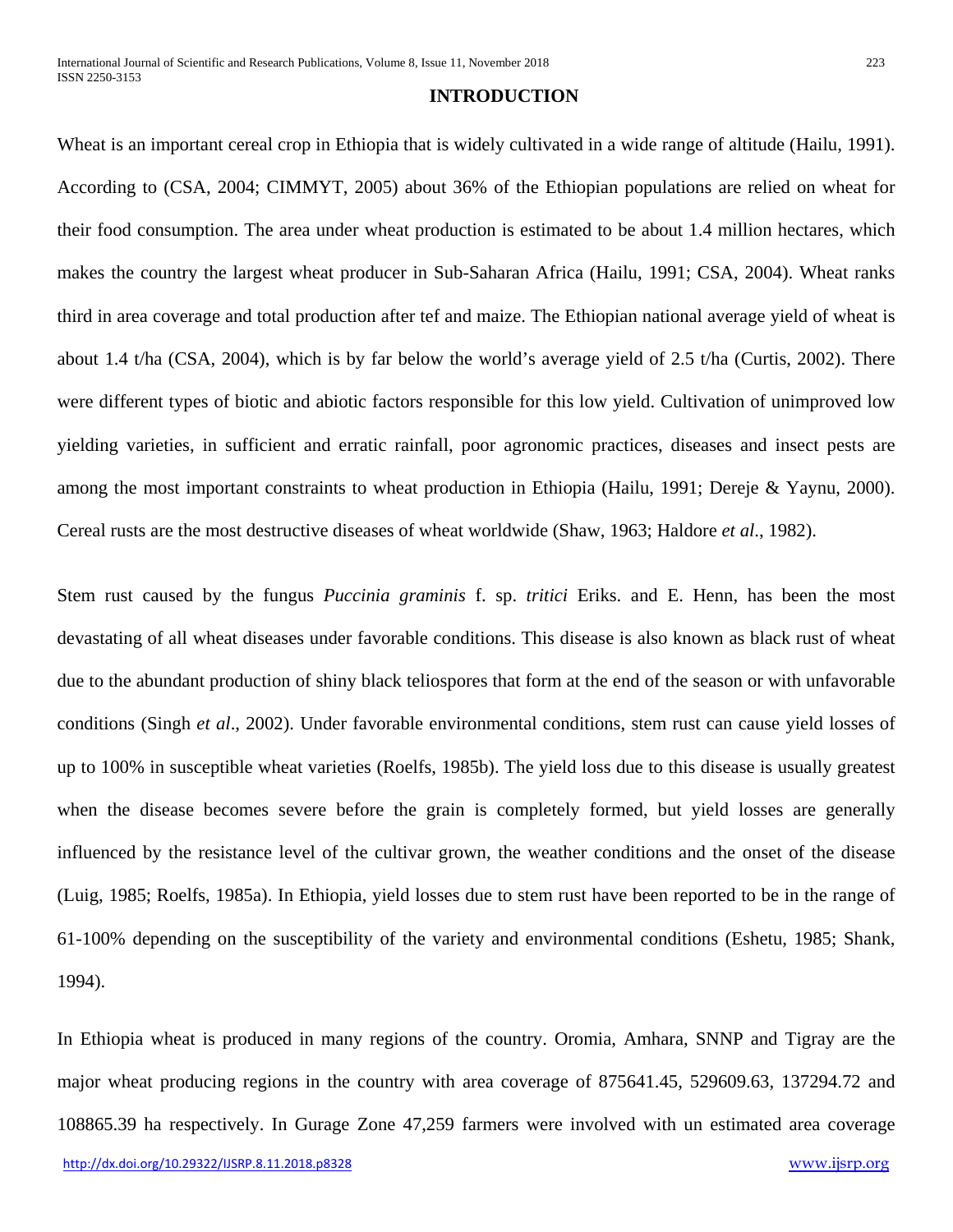(CSA, 2015). The average productivity is lower than the average yield of other wheat producing regions in the country. The major factors for low yield are cultivation of low yielding varieties, poor agronomic practices and serious diseases like rusts (GZADD, 2009). Even though Gurage zone is one of the wheat production areas in the country; there is no enough information on the distribution, incidence and severity of stem rust of wheat. Therefore, this study was conducted with the objective of assessing distribution, incidence and severity of wheat stem rust in the study area.

### **MATERIALS AND METHODS**

#### **Site description**

The study was conducted in major wheat producing areas of Gurage zone highlands. Geographically, Gurage Zone is located between 7.8<sup>0</sup> - 8.5<sup>0</sup> North latitude and 37.5<sup>0</sup>C - 38.7<sup>0</sup> East longitude of the equator. Wolkite, the capital of the zone, is 155 km away from Addis Ababa to south west direction. Gurage zone has a total area  $5932 \text{km}^2$ . It has 13 woradas' with a total population estimated about 1343246 (CSA, 2011). The zone comprises altitudes ranging from 1,001 to 3,500 meters above sea level (m.a.s.l). It is classified into three agroclimatic zones: Dega (high altitude) covers 28.3% of the area and ranges between 2,500-3662 m.a.s.l, Woin dega (mid-altitude) at 1,500-2,500 m.a.s.l, encompasses about 64.9% of the area, and Kolla (lowland) at 1,000- 1,500 m.a.s.l covers 6.8% of the area. The mean annual temperature of the zone ranges between  $13\text{-}30^0$ c and the mean annual rain fall ranges 600--1600mm. The rainfall pattern in the Gurage Zone is bimodal in which 80% of rain falls in the Kremt period of June to August whereas 20% in the Belg period of February to May. According to the land utilization data of the region 298,369 ha cultivated land, 67,678ha forest, bushes and shrub covered land, 70,249.31ha grazing land, and 14,234 ha of land is covered by others (GZADD, 2009).

#### **Survey of wheat stem rust**

A survey was conducted for stem rust of wheat in Gurage zone during 2017, main cropping season. A Field survey was carried out from mid-September to mid-October during which stem rust is expected to reach its maximum severity level (Serbessa, 2003). It was carried out in four (4) districts of Gurage zone such as: Cheha,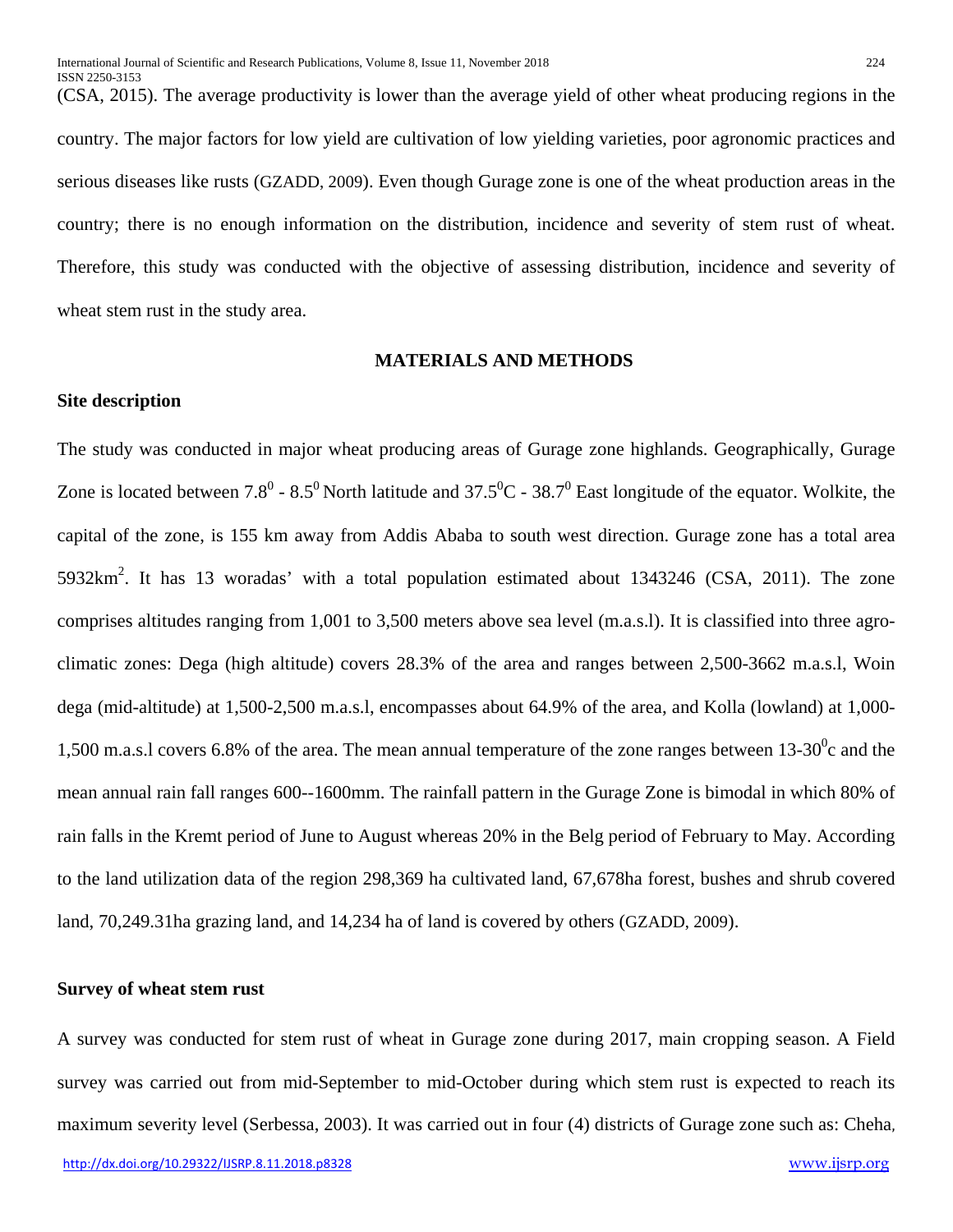Ezha, Soddo and Gumer that was selected based on their production status. From districts five peasant associations (PA) was selected based on their wheat production potential. From each PA five farmers field was randomly selected. A total of 100 farmers' fields were assessed during survey.

#### **Disease assessment and sample collection**

The disease measurements were made by moving diagonally in the wheat farms. In each farm 10 plants were selected randomly and recorded as diseased or healthy. The number of diseased plants were expressed as a percentage of the total number of plants giving information on disease incidence. Disease severity (percentage of plant tissue covered by the disease) was scored on 10 randomly selected plants (Peterson *et al*., 1948). For the assessment of disease incidence, the number of diseased and disease free plants were recorded and expressed in percentage according to the following formula.

## **Disease incidence = Number of diseased plants x100 Total plants inspected**

Disease severity and reaction types were assessed on 10 randomly selected plants. Percent area covered was assessed on the flag, the next lower leaf and stem starting from flowering to dough growth stage (Zadoks growth scale) using the modified Cobb's scale (Roelfs et al., 1992).

## **Data collected**

The data for disease incidence and severity were collected. Additionally, different types of agronomic data such as previous crop, types of wheat varieties grown, sowing date and type of fertilizer used and general geographical information such as altitude, latitude and longitude were recorded.

#### **Methods of data analysis**

All survey data was analyzed by simple descriptive statistics. The mean difference in disease status under field conditions was compared based on their mean differences.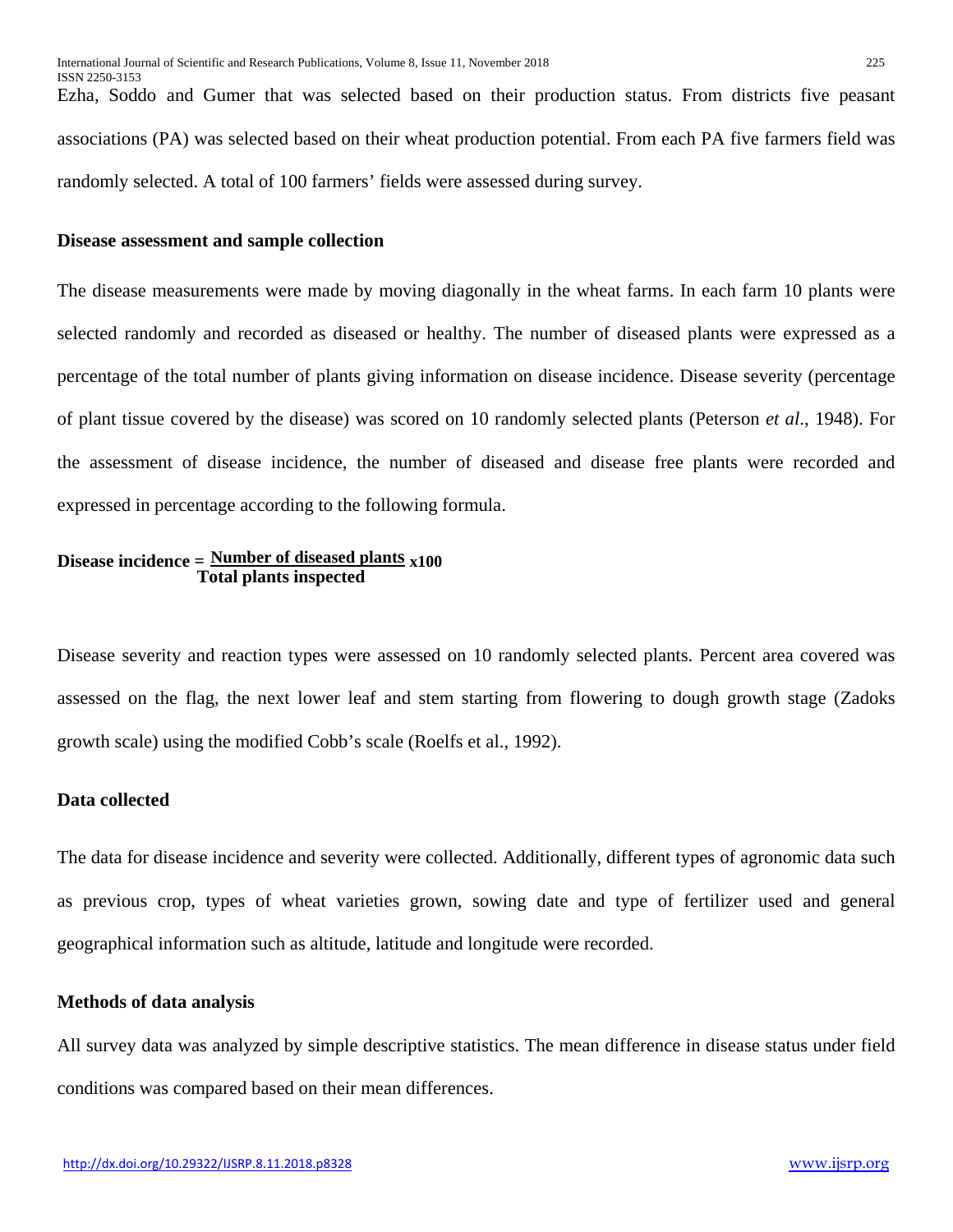# **RESULTS AND DISCUSSIONS**

#### **Distribution of wheat stem rust in Gurage zone**

During the study a total of 100 farmers' fields were surveyed in Gurage zones. The crop growth stage during field assessment varied from 7 to 9 according to Zadok's growth scale. Old varieties as well as recently released varieties were found in the zones. Relatively recently released varieties like Kenya, Enkoy, Digalu, and Pavon76, and unknown local varieties were found growing in this zone. The cultivars Digalu was the most widely cultivated in this areas. Out of 100 farmer fields surveyed, about 88 fields were infested by stem rust disease which was indicating 88% of prevalence of disease in the zone.

The survey results of earlier years of Ethiopia revealed that stem rust of wheat was commonly found in all wheat growing regions. Getaneh (1996) reported high incidence and severity of stem rust in Arsi, Bale, Shewa, Hararghe, Sidamo, Wellegga and Gojam. It has also been reported that occurrence of the disease was high except for some years where adverse climatic conditions prevail (Temam *et al*., 1985; Mengistu *et al*., 1991; Temesgen *et al*., 1996; Getaneh, 1996).

#### **Disease incidence and severity of wheat stem rust in Gurage zone**

A total of 100 farms' field and 20 peasant associations (PAs) were surveyed in four districts of Gurage highlands. The incidence and severity of wheat stem rust was computed for districts and peasant associations. Stem rust is a major disease of wheat in Ethiopia in general and Gurage zone in particular and they can cause significant yield losses and quality in years with suitable conditions. The disease intensity was different from year to year and from place to place based on type of variety grown and climatic conditions (Ayele *et al*., 2008). The disease was more important at Soddo and Cheha than the two districts (Ezha and Gumer) (Table 1). The majority of the wheat fields assessed in Soddo and Cheha have lower elevation (<2200 masl) as compared to the elevation in the other districts. So, this elevation range has warmer climatic conditions which is suitable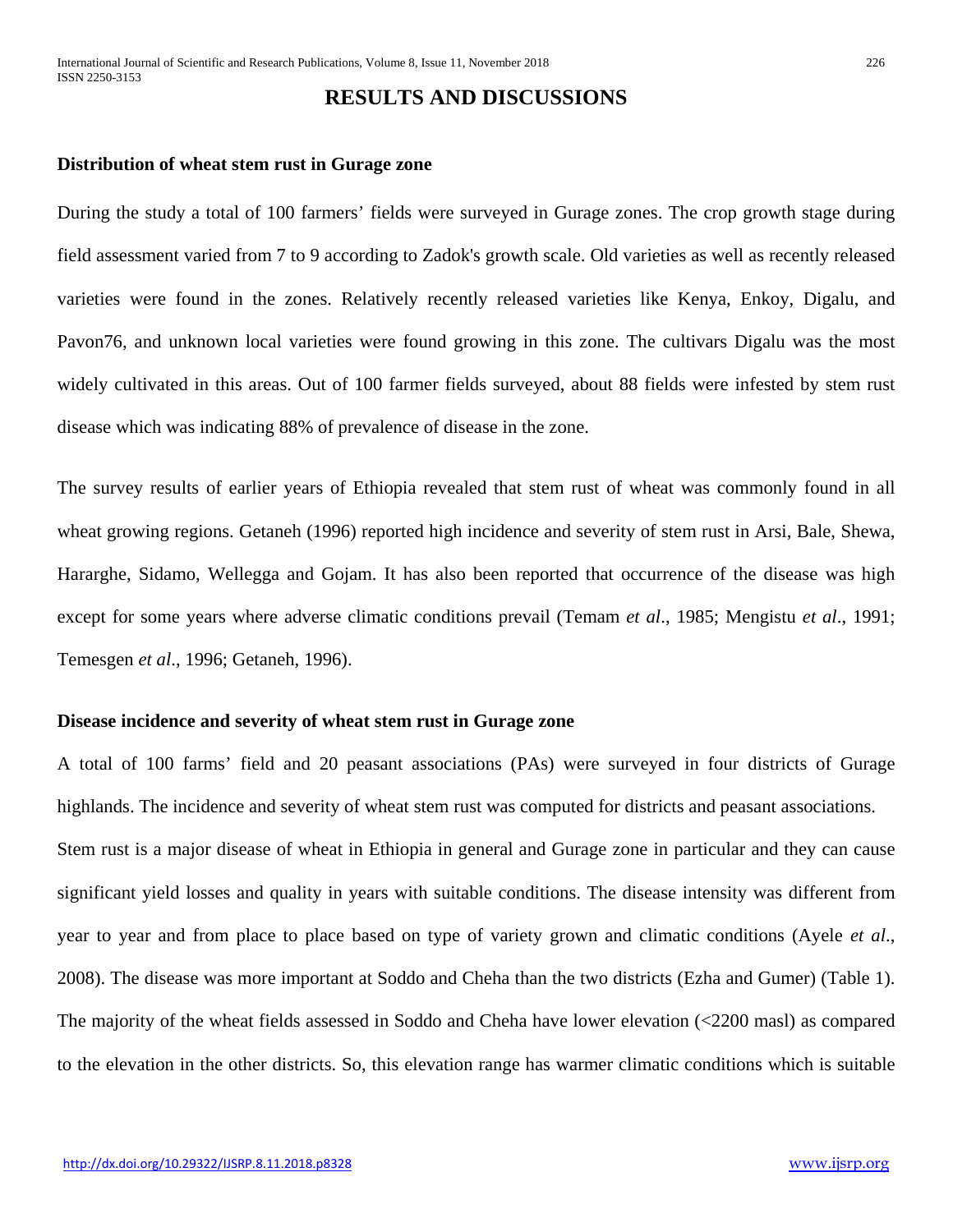ISSN 2250-3153 for the development of stem rust. The Earlier studies conducted by Dagnatchew (1967) and Roelfs *et al.,* (1992)

were also indicated that stem rust prevalence is high at lower altitudes.

The highest disease incidence mean (80%) was obtained from Soddo district with highest incidence recorded from Adazar (90%) peasant association. The lowest mean (17.6%) disease incidence recorded from Ezha district. The highest mean (20.68%) disease severity of wheat stem rust was recorded from Soddo district. The severed peasant association with disease was obtained from Adazar (34.40%) areas whereas the lowest (0.4TR) was recorded from Ezha district.

| Districts | Peasant         | No. of fields | Incidence $(\%)$ | Severity $(\%)$ |
|-----------|-----------------|---------------|------------------|-----------------|
|           | associations    | assessed      |                  |                 |
| Soddo     | Adazar          | 5             | 90               | 34.40           |
|           | Wacco           | 5             | 77               | 15              |
|           | Genet           | 5             | 80               | 18.20           |
|           | Fatto           | 5             | 70               | 15.40           |
|           | Tiyya           | 5             | 83               | 20.40           |
|           | <b>Mean</b>     |               | 80               | 20.68           |
| Ezha      | <b>Bozeber</b>  | 5             | 10               | 0.8TR           |
|           | Ketenna         | 5             | 22               | 0.4TR           |
|           | Gadab           | 5             | 16               | 3TR             |
|           | Yewember        | 5             | 22               | 1.4TR           |
|           | Debenna         | 5             | 18               | 3.80            |
|           | <b>Mean</b>     |               | 17.60            | 1.88            |
| Cheha     | Ferezie         | 5             | 66               | 16.60           |
|           | Yabagomana      | 5             | 58               | 13              |
|           | Jombero         | 5             | 60               | 22.60           |
|           | Moca            | 5             | 41               | 6.40            |
|           | Yewere 01       | 5             | 25               | 5.60            |
|           | <b>Mean</b>     |               | 50               | 12.84           |
| Gumer     | Inzena dengazo  | 5             | 46               | 10.80           |
|           | Arma            | 5             | 29               | 2TR             |
|           | <b>Barce</b>    | 5             | 37               | 6.40            |
|           | Zizencho        | 5             | 50               | $\overline{7}$  |
|           | Burdenna denber |               | 49               | 8.6             |
|           | <b>Mean</b>     |               | 42.20            | 6.96            |

**Table 1.** The mean incidence and severity of wheat stem rust in surveyed region during the 2017 main cropping season.

TR, means the pathogen exist as trace levels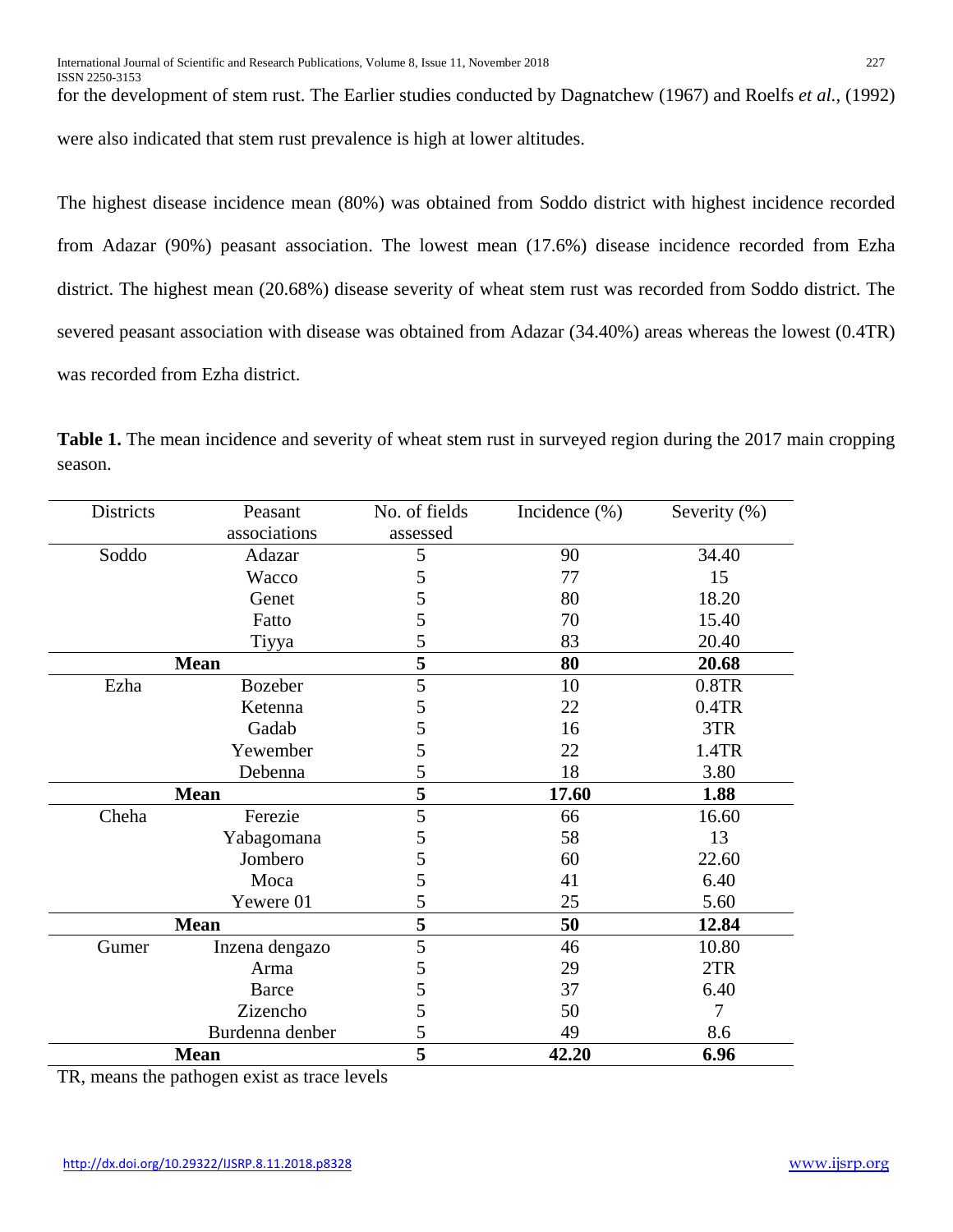# **SUMMARY AND CONCLUSION**

Stem rust survey was carried out along in four Districts of Gurage zone during the 2016 main growing season. These were Soddo, Cheha, Ezha and Gumer districts. The prevalence and intensity of the disease was variable with location, crop type, variety, altitude range and the growth stage of the crop. The highest and lowest stem rust incidence and severity were observed in Soddo and Ezha Districts, respectively. The highest disease incidence was 80% from Soddo and the lowest 17.6% was from Ezha district. The highly infected field was Adazar (90%) peasant association from Soddo district. The highest mean (20.68S) disease severity of wheat stem rust was recorded from Soddo district. The severed peasant association with disease was obtained from Adazar (34.40%) areas whereas the lowest (0.4TR) was recorded from Ezha district.

In view of the high incidence and severity of stem rust on the variety Digelu that covers 95% of the area under production in the surveyed areas, it appears that there is a need for replacement of this variety by other more resistant new varieties in the production system in the zone. Since all the varieties assessed were found to be attacked by the disease, a thorough, season based regular monitoring of the pathogen is required for the areas not covered in this survey in the main wheat growing areas of Gurage zone. The commercial varieties under production indicated maximum disease incidence of 90% and minimum of 16% from Soddo and Ezha, respectively. Here in Ezha, most varieties revealed resistance type reactions and the ecology is not conducive for the disease prevailing. Therefore, this conclude that the disease occurrence in Soddo area was very high and most of the commercial varieties were susceptible to the disease. This is due to the favorable environmental conditions for wheat stem rust disease occurrence in Soddo than Ezha district.

<http://dx.doi.org/10.29322/IJSRP.8.11.2018.p8328> [www.ijsrp.org](http://ijsrp.org/) Generally, the area under wheat production in Gurage zone has dramatically increased over the years. The majority of wheat in Gurage areas is grown by subsistence farmers, for whom the use of chemical fungicides against stem rust is uneconomical. Hence, farmers need to be continuously supplied with resistant varieties to avoid epidemics of stem rust, especially in the light of the wide distribution of new variants of Ug99 race. Therefore, it is important for the national agricultural research center to quantify and monitor pathogen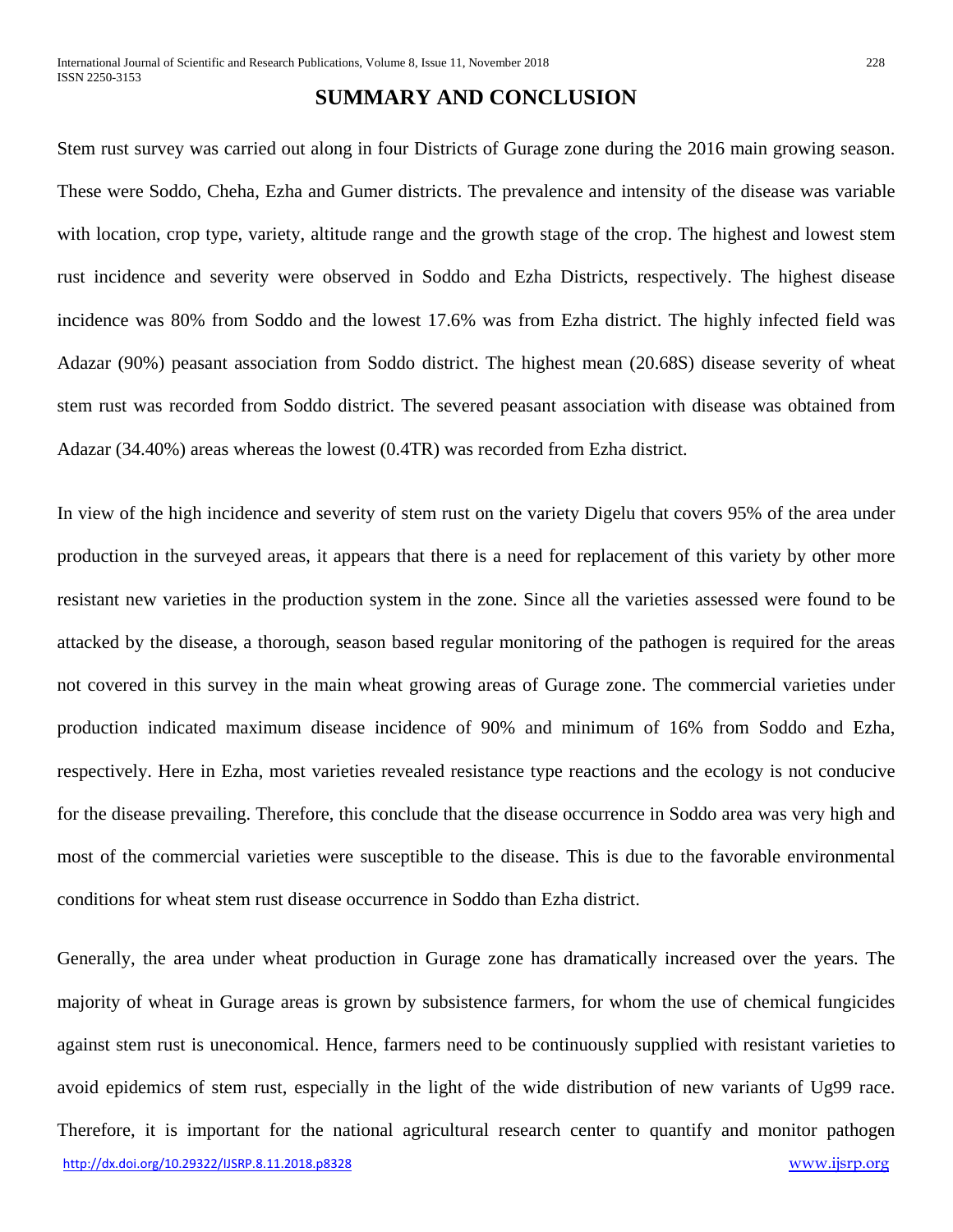ISSN 2250-3153 populations over time to track further virulence evolution and to ensure that currently effective resistance genes are applied within a system of resistance-gene management.

# **CONFLICTS OF INTEREST**

The authors have no conflicts of interest to declare.

# **ACKNOWLEDGEMENTS**

We would like to express our special and deepest gratitude to Wolkite University Research and Community Service Directorate for their financial support and encouragement during the execution of the research project. Our sincere thanks go to Ambo Plant Protection Research Center for their contribution on race analysis. We would like to extend our grateful acknowledgments to department of horticulture and college of agriculture and natural resource for their positive evaluations and support of this research project.

# **REFERENCES**

- **[1]** Hailu G. 1991. Wheat production and research in Ethiopia. In Hailu Gebre-Mariam, D.G. Tanner, and Mengistu Hulluka (eds.), Wheat Research in Ethiopia: A Historical Perspective. Addis Ababa, Ethiopia: Institute of Agricultural Research and CIMMYT. Pp. 1-15. [http://www.ejournalofscience.org](http://www.ejournalofscience.org/)
- **[2]** CSA (Central Statistical Authority), 2004. Agricultural survey sample. Report on area and production of crops (private peasant holdings, *meher* season). Statistical Bulletin No 33. Addis Ababa, Ethiopia.
- **[3]** CIMMYT, 2005. ''Sounding the Alarm on Global Stem Rust.'' [http://www.globalrust.org/uploads/documents/SoundingAlarmGlobalRust.pdf\(accessed](http://www.globalrust.org/uploads/documents/SoundingAlarmGlobalRust.pdf(accessed) on November 29, 2007). CIMMYT, Mexico, D.F.
- **[4]** Curtis BC. 2002. Wheat in the world. *In:* B.C. Curtis, S. Rajaram, H. Gomez Macpherson (eds.) *Bread Wheat Improvement and Production*. Food and Agriculture Organization (FAO) of the United Nations. Rome, Italy. pp 1-17. http://www.fao.org/docrep/006/y4011e/y4011e04.htm#bm04.
- **[5]** Dereje, G. and Yaynu, H. 2000. Yield losses of crops due to disease in Ethiopia. *Pest management Journal of Ethiopia*. 5:55-67. http://www.eiar.gov.et/.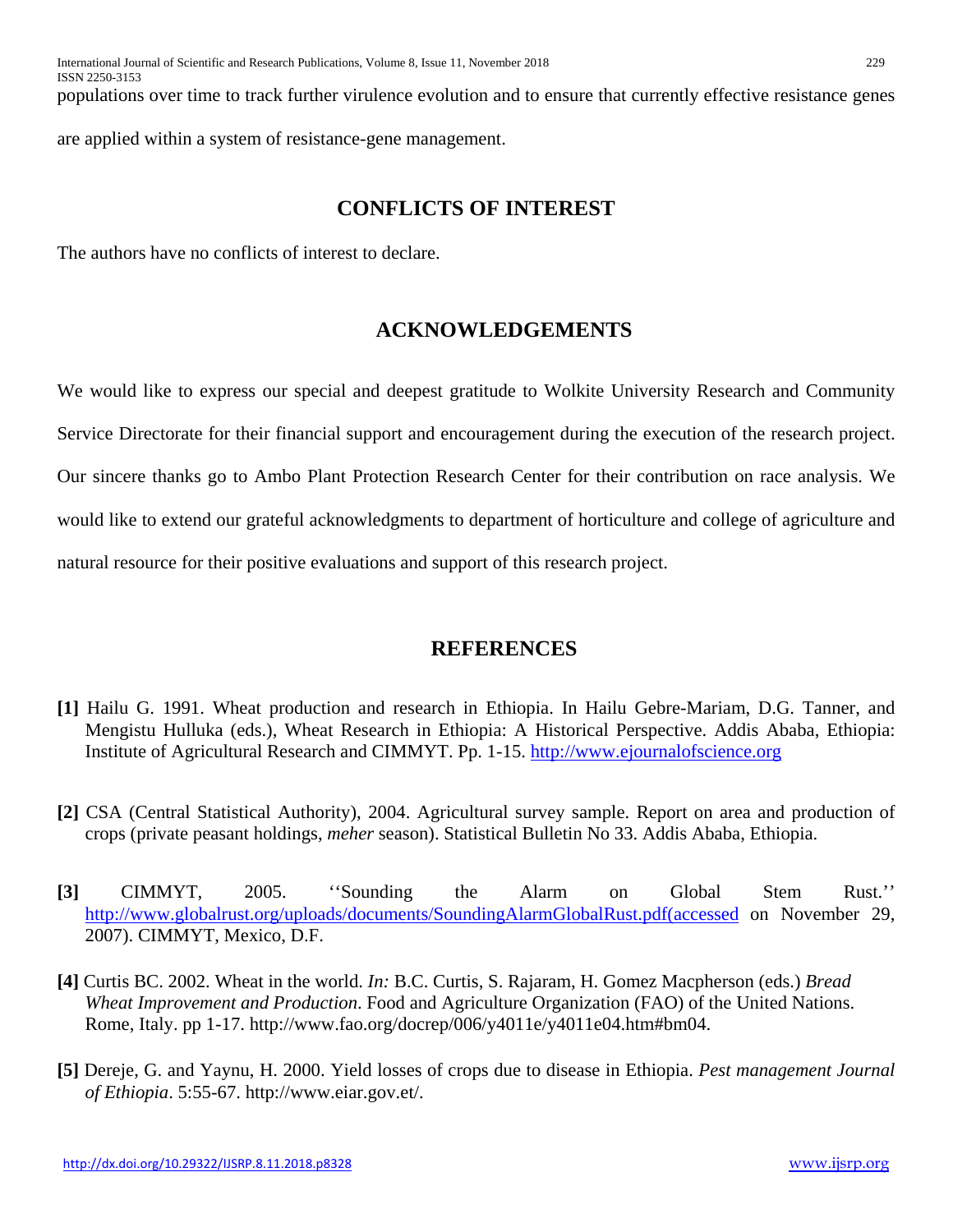- **[6]** Shaw, M. 1963. The physiology and host parasite relations of the rusts. *Ann. Rev. Phytopathol*. **1**: 259-293. http://www.annualreviews.org/doi/10.1146/annurev.py.01.090163.001355.
- **[7]** Haldore, H., Borlang, NE., and Anderson, RG. 1982. Wheat in the third world. Boulder, CO, USA, Westview Press.
- **[8]** Singh, RP., Huerta-Espino, J., Roelfs, AP. 2002. The Wheat Rusts. *In:* B.C. Curtis, S. Rajaram, H. Gomez Macpherson (eds.). *Bread Wheat Improvement and Production*. Food and Agriculture Organization (FAO) of the United Nations. Rome, Italy. 554 p. http://www.fao.org/docrep/006/y4011e/y4011e0g.htm#bm16.
- **[9]** Roelfs, AP. 1985b. Wheat and Rye Stem Rust. *In* A.P. Roelfs & W.R. Bushnell, (eds.) Cereal Rusts Vol. II; *Diseases, Distribution, Epidemiology, and Control*, Academic Press, Orlando. pp. 301-328. <http://www.globalrust.org/sites/default/files/cereal-rusts/volume2.pdf>
- **[10]** Luig, NH. 1985. Epidemiology in Australia and New Zealand. pp. 301–328. *In* ''Cereal Rusts, Vol. II: Diseases, Distribution, Epidemiology, and Control'' (A. P. Roelfs and W. R. Bushnell, (eds.), Academic Press, Orlando.
- **[11]** Roelfs, AP. 1985a. Epidemiology in North America. *In* A.P. Roelfs and W.R. Bushnell. (eds.) *The Cereal Rusts Vol. II; Diseases, Distribution, Epidemiology and Control*. Academic Press, Orlando. pp. 403-434.
- **[12]** Eshetu, B. 1985. A Review of Research on Disease of Barley, Tef and Wheat in Ethiopia. *In*: Tsedeke Abate (eds)." A Review of crop protection Research in Ethiopia. "Addis Ababa, Ethiopia, Pp 79-148.
- **[13]** Shank, R. 1994. Wheat stem rust and drought effects on Bale agricultural production and Future prospects. Report on February 17–28 assessment. In ''United Nations Emergencies Unit for Ethiopia.'' [http://www.africa.upenn.edu/eue\\_web/Bale\\_mar.txt](http://www.africa.upenn.edu/eue_web/Bale_mar.txt) accessed on November 29, 2007. Addis Ababa, Ethiopia.
- **[14]** CSA (Central Statistics Agency), 2015. Agricultural Sample Survey. Report on Area and production of Major crops.
- **[15]** GZADD (Gurage Zone Agricultural Development Department), 2009. Documented report on socio economic study of the zone.
- **[16]** CSA (Central Statistics Agency), 2011. Agricultural Sample Survey: Area Planed and Production of Major Crops. Meher Season. Addis Ababa, Ethiopia.
- **[17]** Serbessa, N. 2003. Wheat stem Rust (*puccinia graminis f.sp.tritici*). Intensity and Pathogenic variability study in Arsi and Bale zones. MS.c Thesis, AU.
- **[18]** Peterson, RF., Campbell, AB., Hannah, A. 1948. A diagrammatic scale for estimating rust intensity on leaves and stems of cereals. Canadaian Journal Research 26: 496-500.